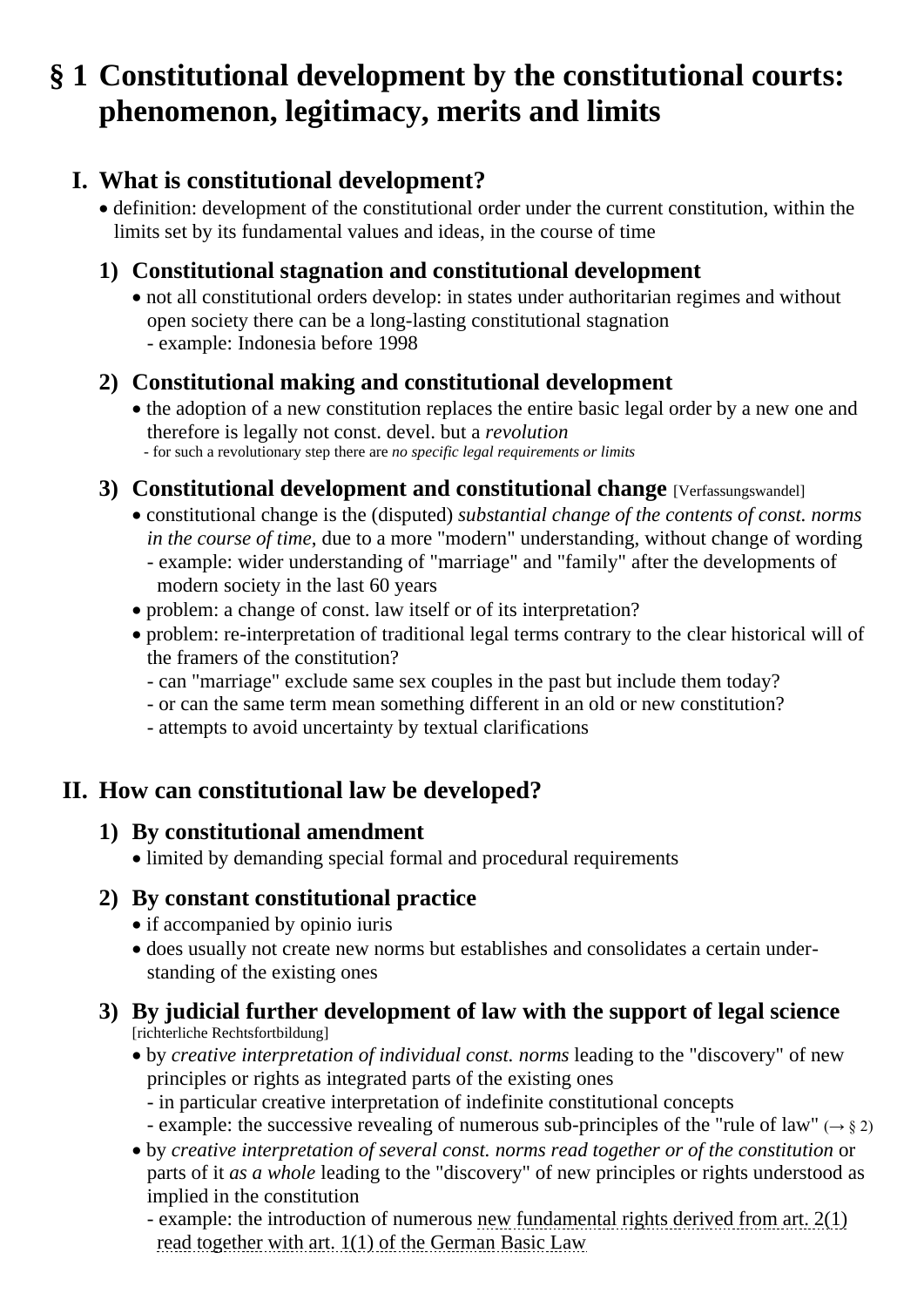- by the *"discovery" of unwritten general principles of law*
	- principles that must exist in a legal order based on certain fundamental ideas
	- an approach first developed in French administrative law
	- most prominent example: the "discovery" of numerous general principles concretising the rule of law and unwritten fundamental rights by the European Court of Justice
- by the constant development and consolidation of such jurisprudence in a *dialogue with legal scholars* who analyse, systematise, critically discuss and, thus, impregnate it

### **4) By societal change?**

• can const. norms evolve with unchanged wording?  $\rightarrow$  the problem of const. change

# **III. The phenomenon of judicial further devolopment of constitutional law**

### **1) A common praxis in modern constitutional states**

- e.g. in constitutional states under common law
- e.g. in most West European and (since the 1990s) East European constitutional states
- note also the extensive judicial further development of law of the European Court of Human Rights and the European Court of Justice

## **2) Selected examples (landmark decisions)**

- **a) The decision** *[Marbury v. Madison](https://www.law.cornell.edu/supremecourt/text/5/137)* **of the** *U.S. Supreme Court* **(1803)** • on the primacy of the constitution (the consitution as the "supreme law of the land")
- **b) The** *Lüth decision* **[\(BVerfGE 7, 198\)](http://germanlawarchive.iuscomp.org/?p=51) of the German** *Federal Constitutional Court* **of 1958**
	- fundamental rights as objective system of constitutional values guiding the interpre tation and application of all law (obligation to interpret all law in the light of the f.r.)
	- fundamental rights limits may limit the freedom but must be limited themselves in their freedom-limiting effect with regard to the importance of the f.r. as const. values (doctrine of reciprocal effect [Wechselwirkungslehre])
- **c) The decision** *[freedom of association](https://www.conseil-constitutionnel.fr/en/decision/1971/7144DC.htm)* **(71-44 DC) of the French** *Constitutional Council* **of 1971**
	- the Declaration of the Rights of Man and of the Citizen of 1789 (referred to in preamble of Const. of 1958) as part of French const. law (block of constitutionality)
	- actually ad hoc introduction of a fundamental rights catalogue into the const. law
- **d) The** *Census Act decision* **[\(BVerfGE 65,1\)](http://www.kas.de/wf/doc/26197-1442-1-30.pdf) of the German** *Federal Constitutional Court* of 1983)  $(\rightarrow$  see link, p. 144 ff.)
	- derivation of a fundamental right to informational self-determination (data protection right) from art. 2(1) read together with art. 1(1) of the German Basic Law

#### **e) Excursus: The extensive judicial further development of law by the [European Court of Justice](http://www.iuspublicum-thomas-schmitz.uni-goettingen.de/Lehre/Jurisprudence-on-integration-1.htm)**

- the decision *van Gend & Loos* (case 26/62) of 1963
	- European Community Law as independent (distinct) legal order
- the decision *Costa/ENEL* (case 6/64) of 1964
	- primacy of European Community Law over national law
- the decision *Fancovich* (joint cases C-6/90, 9/90) of 1991
	- judicial introduction of state liability of the member states for non-implementation of European Community directives